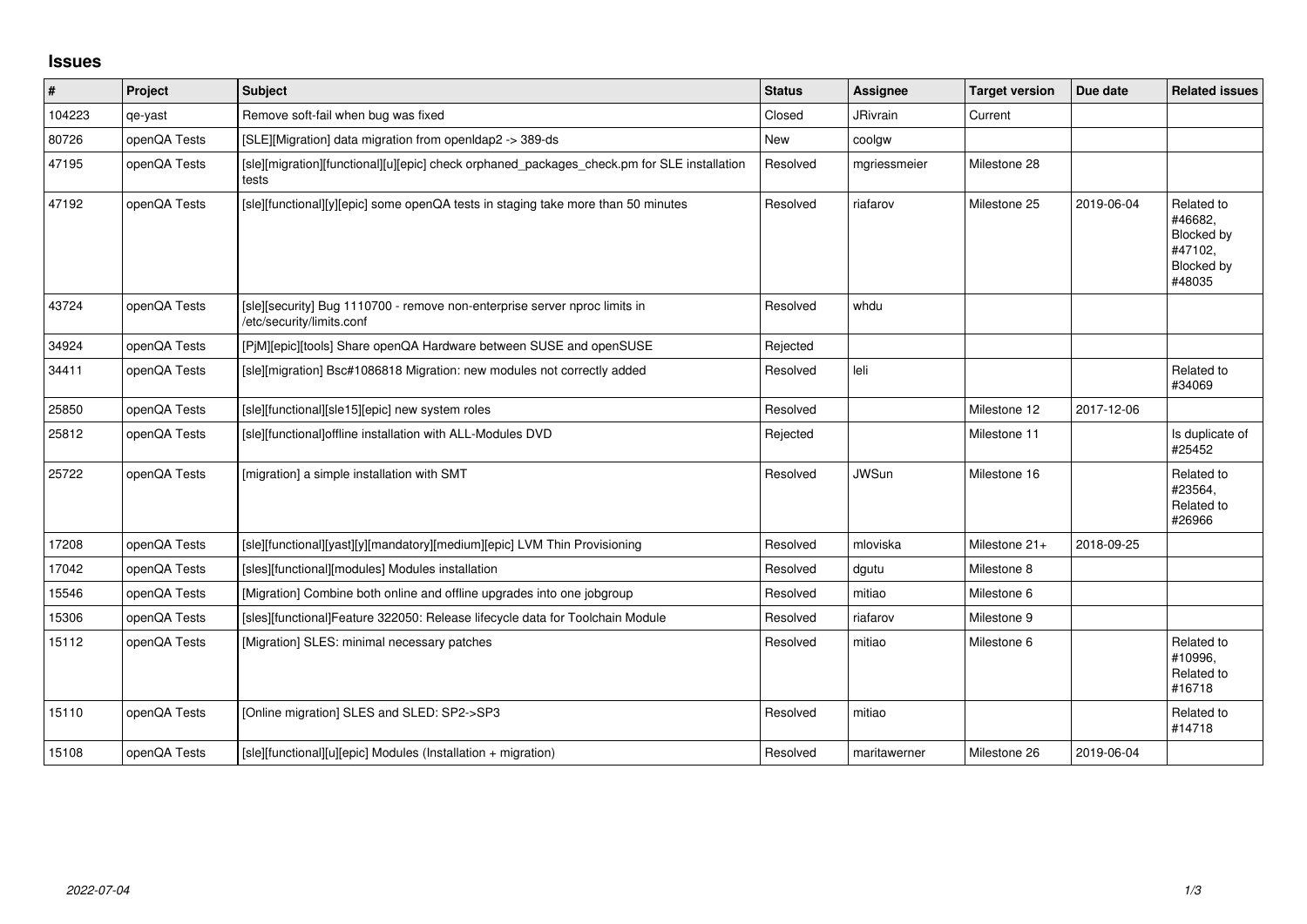| #     | Project      | Subject                                                                                                                                                                                                                              | <b>Status</b> | <b>Assignee</b> | <b>Target version</b> | Due date | <b>Related issues</b>                                                                           |
|-------|--------------|--------------------------------------------------------------------------------------------------------------------------------------------------------------------------------------------------------------------------------------|---------------|-----------------|-----------------------|----------|-------------------------------------------------------------------------------------------------|
| 14774 | openQA Tests | [sle][functional][yast][y] Disconnected installation: grab release notes while a system is not<br>plugged into network takes too long                                                                                                | Resolved      | riafarov        | Milestone 25          |          | Related to<br>#29042,<br>Related to<br>#37814,<br>Related to<br>#44012.<br>Blocked by<br>#43856 |
| 14720 | openQA Tests | [migration][sp3][aarch64] add offline migration scenarios SP2->SP3 for aarch64                                                                                                                                                       | Resolved      | mitiao          | Milestone 8           |          | Blocked by<br>#11948                                                                            |
| 14718 | openQA Tests | [Migration] [SP3]add offline migration scenarios SP2->SP3 for x86_64 and ppc64le                                                                                                                                                     | Resolved      | dgutu           | Milestone 5           |          | Related to<br>#15110                                                                            |
| 13750 | openQA Tests | <b>HPC Module</b>                                                                                                                                                                                                                    | Resolved      | mgriessmeier    | Milestone 3           |          |                                                                                                 |
| 12910 | openQA Tests | Feature 320418: Proper placement of "encrypt filesystem" option                                                                                                                                                                      | Resolved      | okurz           | Milestone 3           |          |                                                                                                 |
| 12908 | openQA Tests | Feature 318875 and 320919: Add Saltstack to the Advanced Systems Management Module                                                                                                                                                   | Resolved      |                 |                       |          |                                                                                                 |
| 11804 | openQA Tests | Feature 320678: GCC 4.8 on SDK for AArch64                                                                                                                                                                                           | Resolved      | okurz           | Milestone 3           |          |                                                                                                 |
| 11800 | openQA Tests | Feature 320292: ALPN support for openssl                                                                                                                                                                                             | Resolved      | michalnowak     | Milestone 3           |          |                                                                                                 |
| 11798 | openQA Tests | Feature 319981: ACPI Support for AArch64                                                                                                                                                                                             | Resolved      | mkravec         |                       |          |                                                                                                 |
| 11794 | openQA Tests | Feature 319335: VNC: Secondary viewonly password                                                                                                                                                                                     | Resolved      | mkravec         |                       |          |                                                                                                 |
| 11792 | openQA Tests | Feature 313516: implement image based snapshotting for btrfs analog to zfs send/receive                                                                                                                                              | Resolved      | mkravec         |                       |          |                                                                                                 |
| 11708 | openQA Tests | Add-on installation: review zypper_Ir testcase                                                                                                                                                                                       | Resolved      | michalnowak     | Milestone 3           |          | Related to<br>#11460                                                                            |
| 11572 | openQA Tests | Toolchain Module on aarch 64                                                                                                                                                                                                         | Resolved      | okurz           |                       |          |                                                                                                 |
| 11564 | openQA Tests | s390x: add SSH+GUI as frontend to the Installation process                                                                                                                                                                           | Resolved      | mgriessmeier    | Milestone 3           |          | Related to<br>#7614                                                                             |
| 11562 | openQA Tests | s390x: local disk, add a second disk                                                                                                                                                                                                 | Rejected      | mgriessmeier    | Milestone 3           |          |                                                                                                 |
| 11510 | openQA Tests | SLE HA - add system role                                                                                                                                                                                                             | Closed        |                 | Milestone 3           |          |                                                                                                 |
| 11462 | openQA Tests | Feature 320597 and 320699: Introduce 'zypper lifecycle' to provide information about life<br>cycle of individual products and packages and Do not communicate End of Support dates,<br>that change later to a previous point in time | Resolved      | okurz           | Milestone 3           |          |                                                                                                 |
| 11460 | openQA Tests | Feature 320494: Disable installation source after installation if we register system                                                                                                                                                 | Resolved      | michalnowak     | Milestone 3           |          | Related to<br>#11708                                                                            |
| 11458 | openQA Tests | Feature 319716: Automatic Update of YaST at beginning of the installation                                                                                                                                                            | Resolved      | okurz           | Milestone 3           |          |                                                                                                 |
| 11456 | openQA Tests | Feature 319639: Set hostname in Installer properly                                                                                                                                                                                   | Resolved      | michalnowak     | Milestone 3           |          |                                                                                                 |
| 11454 | openQA Tests | Feature 319624: YaST - Existing SSH Host Keys Dialog                                                                                                                                                                                 | Resolved      | dzedro          | Milestone 3           |          |                                                                                                 |
| 11452 | openQA Tests | Feature 318945: AutoYaST EULA display                                                                                                                                                                                                | Resolved      | mkravec         | Milestone 3           |          |                                                                                                 |